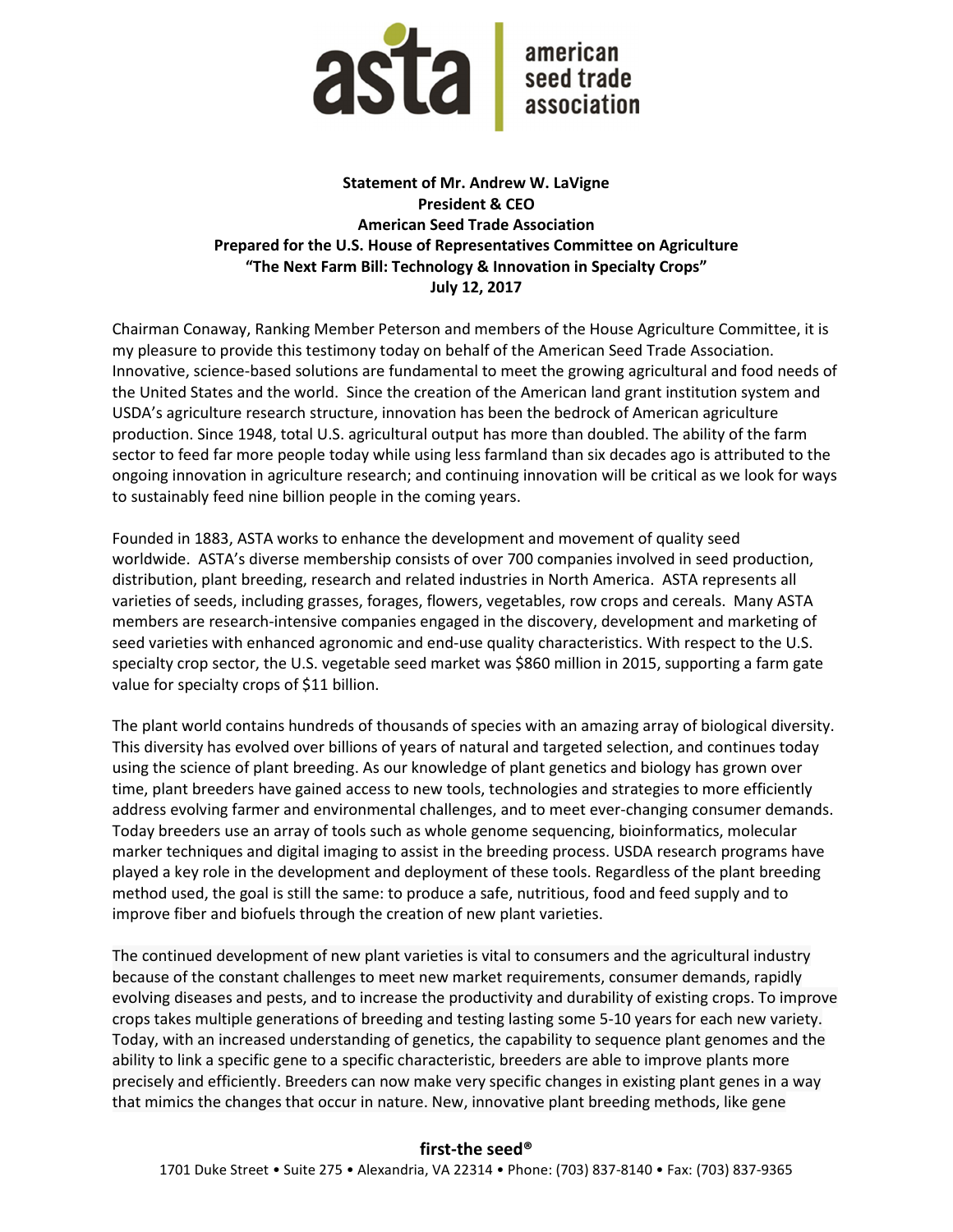editing, allow plant scientists and breeders to precisely make specific changes to a plant's DNA using a plant's own internal processes. The result can be the activation of a beneficial characteristic (such as drought tolerance or increased nutrition), deactivation of an unfavorable characteristic (such as disease sensitivity) or small changes to the DNA that reproduce a characteristic found within the plant's family (such as a disease resistant characteristic found in a wild relative).

An underlying common denominator for new innovations in plant breeding is that they can achieve the same end- result that could be achieved through more traditional plant breeding methods, but in a more precise and targeted way. This allows the plant breeder to forgo multiple cycles of plant selection from a population of thousands of individual plants and move to testing elite lines sooner. By utilizing the plant's (or its wild relative's) own genetic makeup to create genetic variability, the resulting new plant variety does not contain any "foreign" DNA from outside the plant's gene pool. While no gene edited products are available on the market today, this breeding method represents an exciting opportunity for agriculture. It can be used across all crops to produce better seeds that can thrive despite new and emerging challenges such as changing weather, plant diseases, and pests, while reducing crop inputs. In addition to farmer and environmental benefits, plant breeding innovations can bring benefits to consumers -- like produce that is better tasting and has higher nutritional content.

It is important to note that these methods are being improved and are widely available to public and smaller private breeding programs. In the specialty crop arena, researchers are evaluating gene editing methods to address costly diseases in crops like citrus, potato, grape, and lettuce.

## Farm Bill Investments

Research programs authorized in the Farm Bill are critical to advancing agriculture and these programs have shown a high rate of return for the dollars invested. Federally funded U.S. agricultural research has played an important role in expanding our understanding of plant genetics leading to new crop varieties. USDA investments in genome sequencing of more than 25 agriculturally significant crops are fundamental to this work. Within the specialty crop arena, this includes genome mapping for tomato, potato, apple, strawberry, carrot, cranberry, lettuce, peach, papaya, cucumber, black raspberry, watermelon, and pineapple. Typically, this research is done by groups of USDA, university, grower and industry partners. The resulting discoveries can then be further developed for commercialization by large and small companies.

In addition, USDA-Agricultural Research Service genebanks contain invaluable sources of resistance, tolerance, and adaptation to stresses, and genes to improve the quantity, quality, and production efficiency of crops. The GRIN-Global (Germplasm Resources Information Network) information system developed by USDA provides breeders and researchers with descriptions of plant materials which can then be accessed through the National Plant Germplasm System (NPGS) genebanks. In 2015 – 16 GRIN-Global had more than 1.5 million individual web page visits and the NPGS facilitated distribution of more than 240,000 plant germplasm samples domestically and internationally. New data-mining strategies are enabling researchers to better associate specific genes with agriculturally important characteristics, and build on genetic advances in one crop to improve other crops.

Federal research dollars can be extended and multiplied through public-private partnerships. We have selected a handful of specialty crop examples to introduce today from a myriad of projects.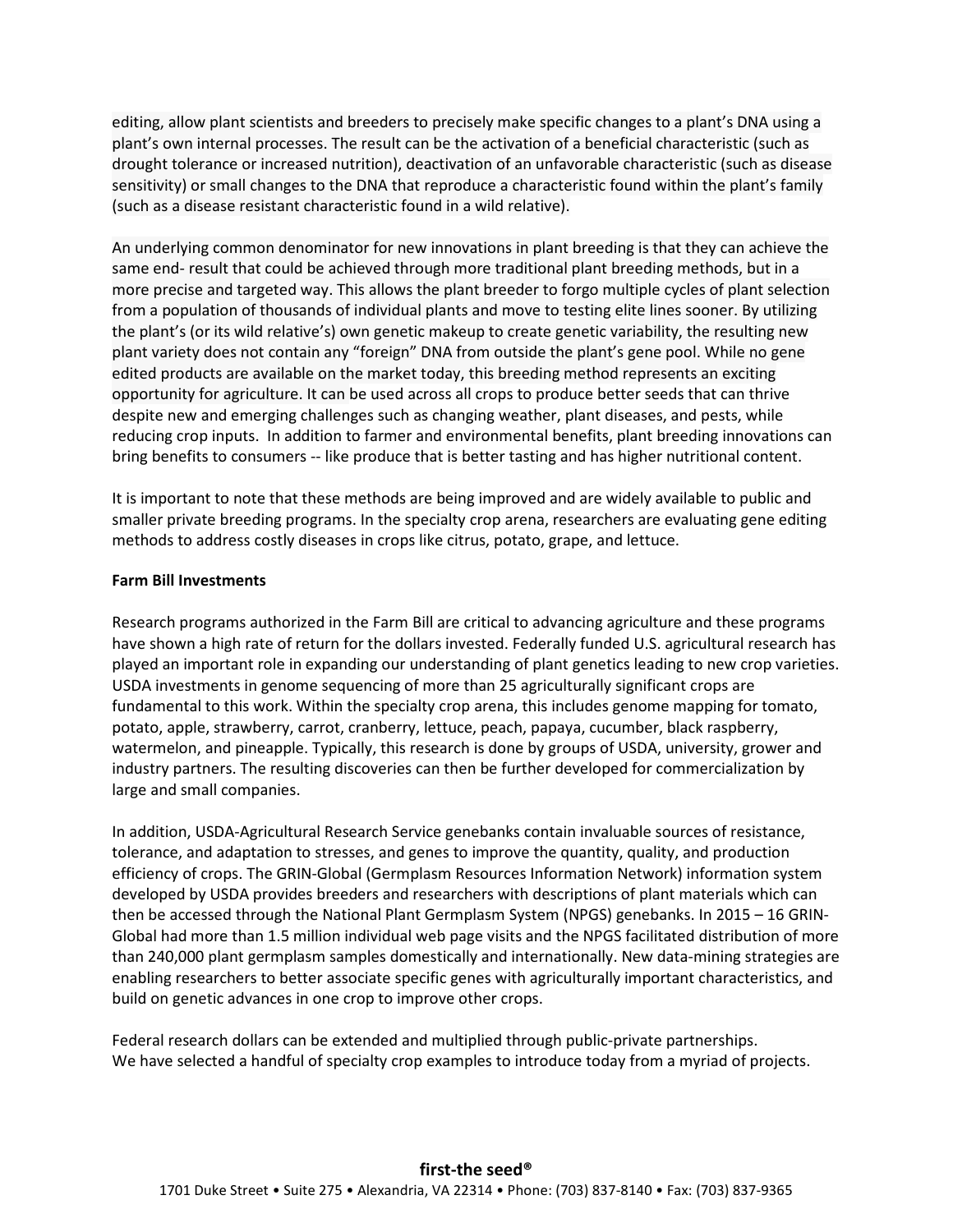Lettuce: is one of the top 10 most valuable crops grown in the U.S. with an annual market value of over \$2.3 billion. The vegetable seed industry relies on public plant breeders to provide basic genetic resources, new breeding methods, and robust genetic stocks for use in commercial lettuce breeding programs. At the University of California-Davis, Dr. Richard Michelmore's lab has focused on enhancing the efficiency of lettuce production, allowing for more efficient use of agriculture inputs, and driving the development of consumer-desired characteristics. USDA's National Institute of Food and Agriculture (NIFA) contributed to Dr. Michelmore's work through the Agriculture and Food Research Initiative (AFRI) and it is further supported by the Lettuce Genome Sequencing Consortium. The investment by this private sector group, comprised of 10 vegetable seed companies in California, is allowing Dr. Michelmore and his team to expand the scope of their project.

Tomatoes: In 2016, AFRI funded a project at the Watson School of Biological Sciences at Cold Spring Harbor Laboratory (CSHL) in New York focused on improving growth and yield in tomatoes. Researchers isolated genes responsible for diminishing yield. By using CRISPR/cas9 gene editing tools, the team was able to develop tomato plants without those negative characteristics, while maintaining the plants' desirable qualities. In a separate project, CSHL scientists used gene editing to create tomato plants that flower and ripen more than two weeks faster than conventionally-bred varieties. This translates to more plantings per growing season and plants that are suitable for more northerly latitudes. The lab is collaborating with several seed companies to evaluate the agricultural potential of their findings.

Broccoli: is worth nearly a billion dollars in annual sales per year; but due to temperature conditions, production is concentrated in California. At Cornell University in New York, Dr. Thomas Björkman is working to change that. Through funding from the Farm Bill's Specialty Crop Research Initiative, his laboratory is using marker-assisted plant breeding to develop new varieties that are better suited for production on the East Coast. This initiative is supported by several ASTA member companies who are engaged in an integrated broccoli breeding program with public-sector plant breeders. Several varieties developed through this program have already been released on the market.

Leafy Greens: The Foundation for Food and Agricultural Research (FFAR), authorized in the 2014 Farm Bill, is utilizing public-private partnerships to benefit specialty crop research. FFAR recently announced the Crops of the Future Collaborative research initiative with eight partners. This project will leverage a \$10 million Federal investment in pre-competitive research to hasten yield and nutrition gains in leafy greens, wheat and corn.

Imported Seed: Lastly, The National Seed Health Accreditation Pilot Program (NSHAPP) was funded from dollars designated in the Horticulture Title for Plant Disease Management and Disaster Prevention Programs (10007) –- an important funding mechanism for specialty crops. Under the goal of enhancing mitigation and rapid response, NSHAPP is developing a model for a voluntary system of testing imported seed for pathogens of phytosanitary concern that can be continuously adapted to emerging pathogens. The USDA-APHIS National Seed Health System has coordinated with the seed industry in a unique partnership to screen imported seed with diagnostic testing to prevent the introduction of previously undetectable and economically damaging seed-transmitted pathogens.

## **Conclusion**

Farm Bill investments in a broad portfolio of long-term research are needed to sustain the global food supply. Collaboration between the public and private sector in these programs can ensure that research dollars result in beneficial new products for farmers, consumers and the environment.